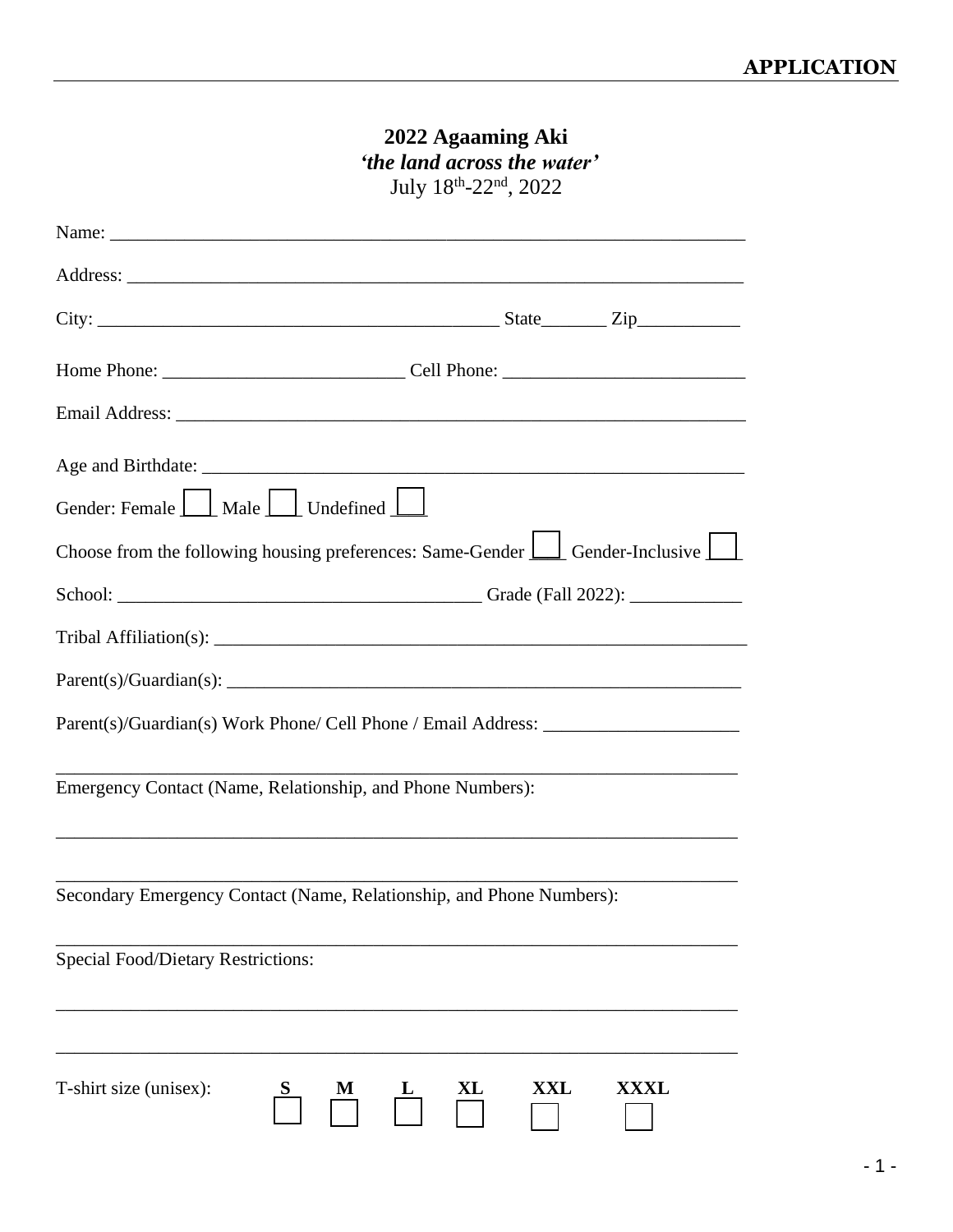## **Some background on '***Agaaming Aki'***…**

Grand Portage has been a site of cosmopolitan partnership since well before the fur trade in the 1790's. In a novel co-management situation, the Grand Portage Band of Lake Superior Chippewa and the National Park Service collaborate to tell that story at the Grand Portage National Monument. Likewise, the Grand Portage Band is proud to have the significance of Isle Royale National Park acknowledged and designated as a 'Traditional Cultural Place' (dedicated August 2021). The 1854 Treaty Authority Education and Outreach Division prioritizes providing tribal youth with experiential opportunities with culturally significant resources and outdoor skill building. It is of utmost importance for tribal youth to invest in protecting, preserving and enhancing area natural/cultural resources as they grow to become the future stewards of rights ('ways') and resources ('beings') within the Indigenous ceded lands and the Lake Superior basin.

In partnership with Minnesota SeaGrant, the Grand Portage National Monument was initially awarded 2018 Great Lakes Restoration Initiative funding project monies to hold science-based programming for youth. Postponed events in 2020 and 2021 due to the COVID-19 pandemic provided extra planning time for the management team to strategize how best to meet Great Lakes Environmental literacy principles through meaningful and indigenous-focused programing. With the addition of Tribal Interpretive staff leadership, careful planning was taken to orient the '*Agaaming Aki*' program goals to fit tribal community needs and strengths. During the summer of 2022, Grand Portage youth will host Bois Forte peers and Fond du Lac Tribal and Community College 'Gidaa' camp youth in two '*Agaaming Aki*' events. Through hands-on experiences, intertribal youth will network; build relationships and confidence through structured and unstructured nearshore, science-based activities, career exploration, and community connections on the Grand Portage Reservation and Isle Royale National Park. Camp activities will include:

- Experience historic sites and natural features that define kinship on the landscape (ex. the main depot of the Northwest Trading company, High Falls on the Pigeon River, Isle Royale, Little Sprit Cedar Tree)
- Investigate shoreline processes that sustain lake-wide food chains
- Participate in a Lake Superior Lake Trout monitoring survey and subsistence activities
- Engage over evening campfires; witness a Ojibwe/Dakota star story presentation, craft with community members, and catch up on natural resource management career opportunities

**Do you have any questions or concerns that might prohibit you from participating in '***Agaaming Aki'***? Please call or text Marne – we aim to make this an inclusionary event.**

> **Marne Kaeske,** *Cultural Preservation Specialist* **1854 Treaty Authority E-mail:** [mkaeske@1854treatyauthority.org](mailto:mkaeske@1854treatyauthority.org) **Cell:** 414-550-8757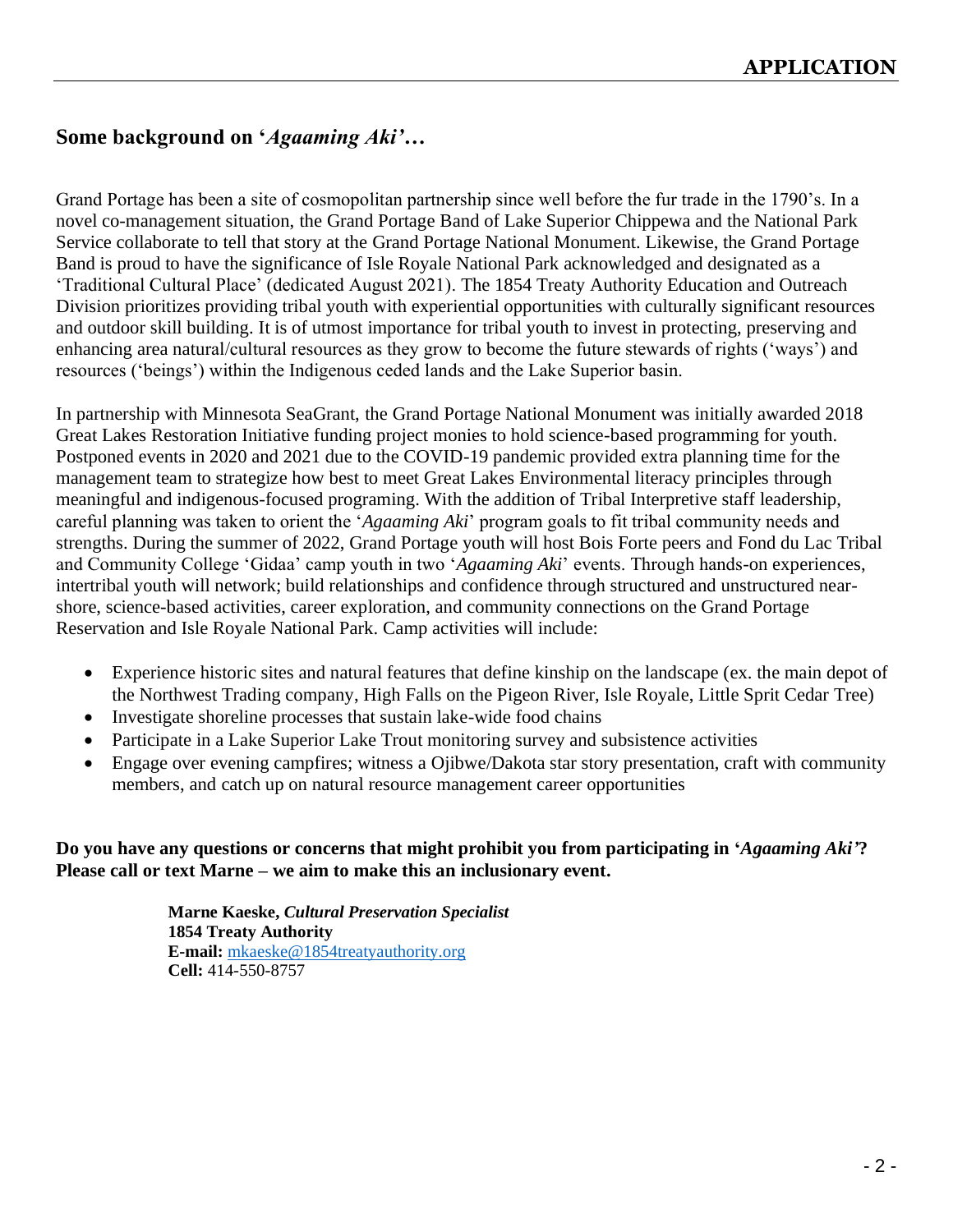## **Participant Contract**

*Acceptance to participate in Agaaming Aki is a privilege, and requires youth and parents to assume certain responsibilities.*

**PARTICIPANT:** I, \_\_\_\_\_\_\_\_\_\_\_\_\_\_\_\_\_\_\_\_\_\_\_\_\_\_\_\_\_\_\_\_\_\_\_\_\_\_\_\_\_\_\_\_\_\_\_\_\_\_\_\_, as part of the *Agaaming* 

*Aki* 2022, accept the conditions stipulated below:

- 1. I will participate in and be on time to all sessions and activities, unless excused by a staff member.
- 2. I will comply with the high standard of conduct expected of all participants, and be respectful and courteous as a representative of my tribal community.
- 3. I will sleep where assigned (according to housing preference selected on my application form) and realize that I may be with people I have never met.
- 4. I understand that no one is allowed outside of sleeping quarters after 10:30 pm and that all lights must be out by 11:00 pm, and that there will be a bed check every night by a chaperone.
- 5. **I will not use drugs or alcohol during the camp. I understand that if I am found using or possessing drugs or alcohol, I will be sent home AT MY PARENTS' EXPENSE.**
- 6. I understand that I may be held responsible for any damage to camp equipment or facilities.
- 7. I understand that there must be quiet time between *11:00 pm and 6:00 am*. I will not intentionally disturb other campers during these hours.
- 8. I will adhere to these and all other rules of the Grand Portage Band of Lake Superior Chippewa and Isle Royale National Park.
- 9. I understand that there will be no smoking allowed, tobacco will be used for traditional purposes only.
- 10. I understand that every effort will be made to provide gender-inclusive sleeping quarters for every applicant who requests this option; however, because such space is more limited than in the same-gender tents, we cannot guarantee that we will be able to meet every such request.
- 11. If I am 18 years of age or older, I agree to complete and pass a background check that includes a check of the National Sex Offender Public Registry.

| <b>Participant Signature:</b> | ')ate: |
|-------------------------------|--------|
|                               |        |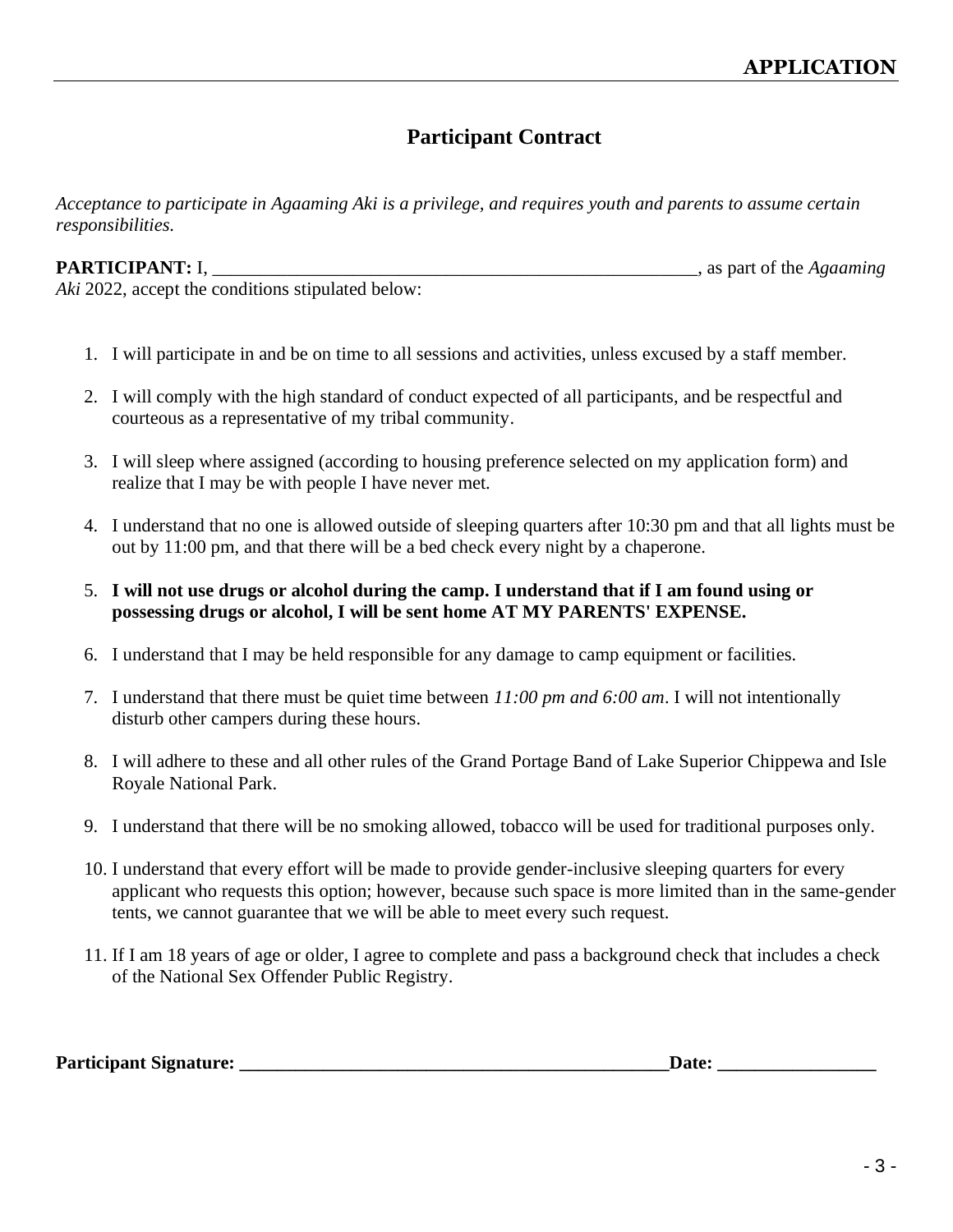## **Parent/Guardian Information**

(To be filled out by the Parent/Guardian)

| Policy #: $\frac{1}{2}$ = $\frac{1}{2}$ = $\frac{1}{2}$ = $\frac{1}{2}$ = $\frac{1}{2}$ = $\frac{1}{2}$ = $\frac{1}{2}$ = $\frac{1}{2}$ = $\frac{1}{2}$ = $\frac{1}{2}$ = $\frac{1}{2}$ = $\frac{1}{2}$ = $\frac{1}{2}$ = $\frac{1}{2}$ = $\frac{1}{2}$ = $\frac{1}{2}$ = $\frac{1}{2}$ = $\frac{1}{2$ |  |
|--------------------------------------------------------------------------------------------------------------------------------------------------------------------------------------------------------------------------------------------------------------------------------------------------------|--|
|                                                                                                                                                                                                                                                                                                        |  |
|                                                                                                                                                                                                                                                                                                        |  |
| Hay Fever? Sinus Problems? Allergies to Bites/Stings? Animal allergies?                                                                                                                                                                                                                                |  |
| Any special/emergency medication for allergies (inhaler, EPIpen)? __________________________________                                                                                                                                                                                                   |  |
| Is your youth currently taking any other medications? (list all meds and their respective doses)                                                                                                                                                                                                       |  |
| Does your youth need camp staff/chaperone assistance in taking these medications?                                                                                                                                                                                                                      |  |
| Please include any other information which you feel the camp coordinators should know about your youth:                                                                                                                                                                                                |  |
| (recent injuries, illness or operations? physical disabilities or activity restrictions?) ________________                                                                                                                                                                                             |  |
|                                                                                                                                                                                                                                                                                                        |  |

\_\_\_\_\_\_\_\_\_\_\_\_\_\_\_\_\_\_\_\_\_\_\_\_\_\_\_\_\_\_\_\_\_\_\_\_\_\_\_\_\_\_\_\_\_\_\_\_\_\_\_\_\_\_\_\_\_\_\_\_\_\_\_\_\_\_\_\_\_\_\_\_\_\_\_\_\_\_\_\_\_\_